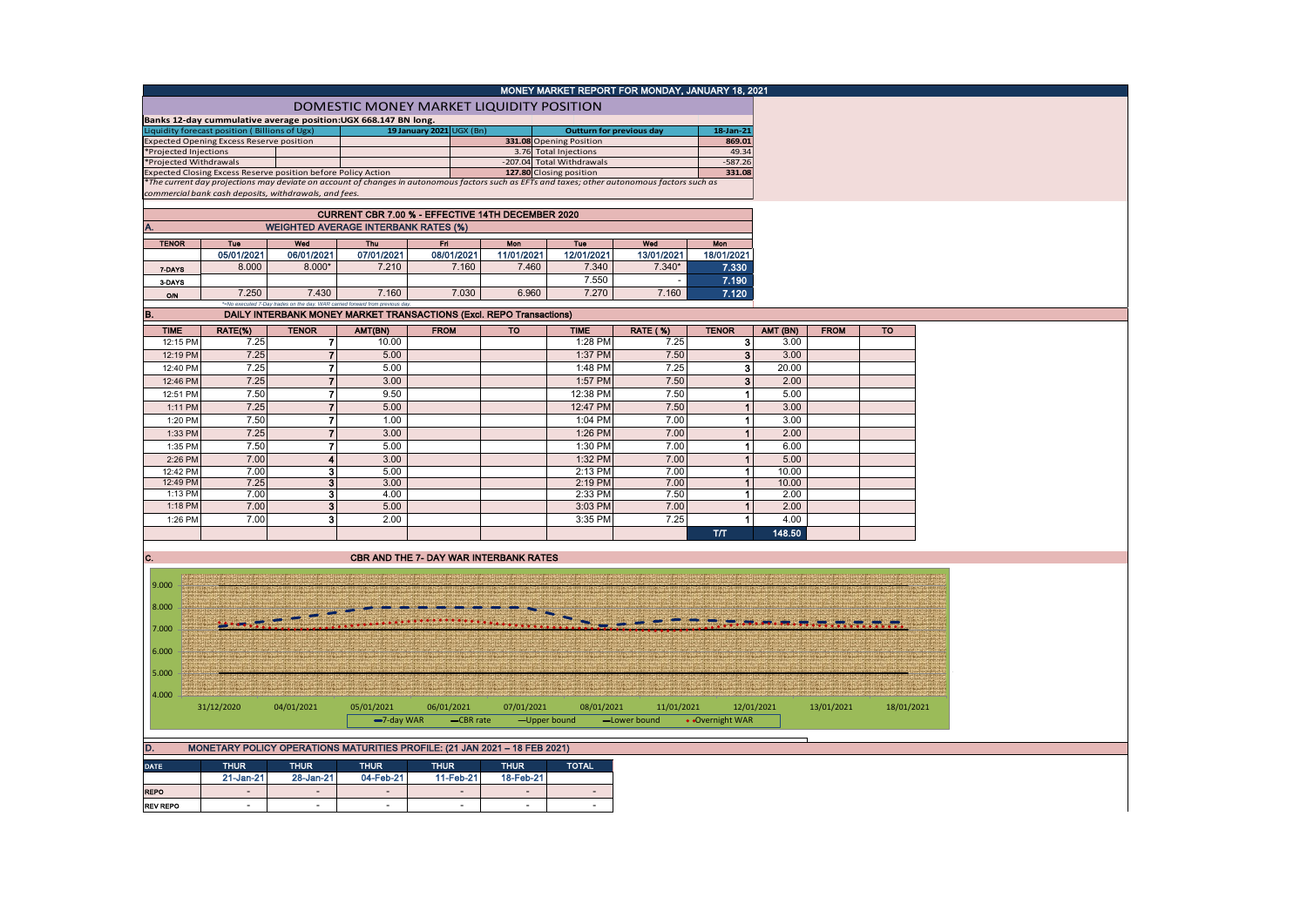| <b>DEPO AUCT</b>                                                                  | 81.10                                                                           | 45.46 | 7.00 | $\overline{\phantom{a}}$ | 69.10 | 202.66 |  |  |  |  |  |  |
|-----------------------------------------------------------------------------------|---------------------------------------------------------------------------------|-------|------|--------------------------|-------|--------|--|--|--|--|--|--|
| <b>TOTALS</b>                                                                     | 81.10                                                                           | 45.46 | 7.00 |                          | 69.10 | 202.66 |  |  |  |  |  |  |
| Total O/S Deposit Auction balances held by BOU up to 18 FEBRUARY 2021: UGX 233 BN |                                                                                 |       |      |                          |       |        |  |  |  |  |  |  |
|                                                                                   | Total O/S Repo. Reverse Repo & Deposit Auction balances held by BOU: UGX 233 BN |       |      |                          |       |        |  |  |  |  |  |  |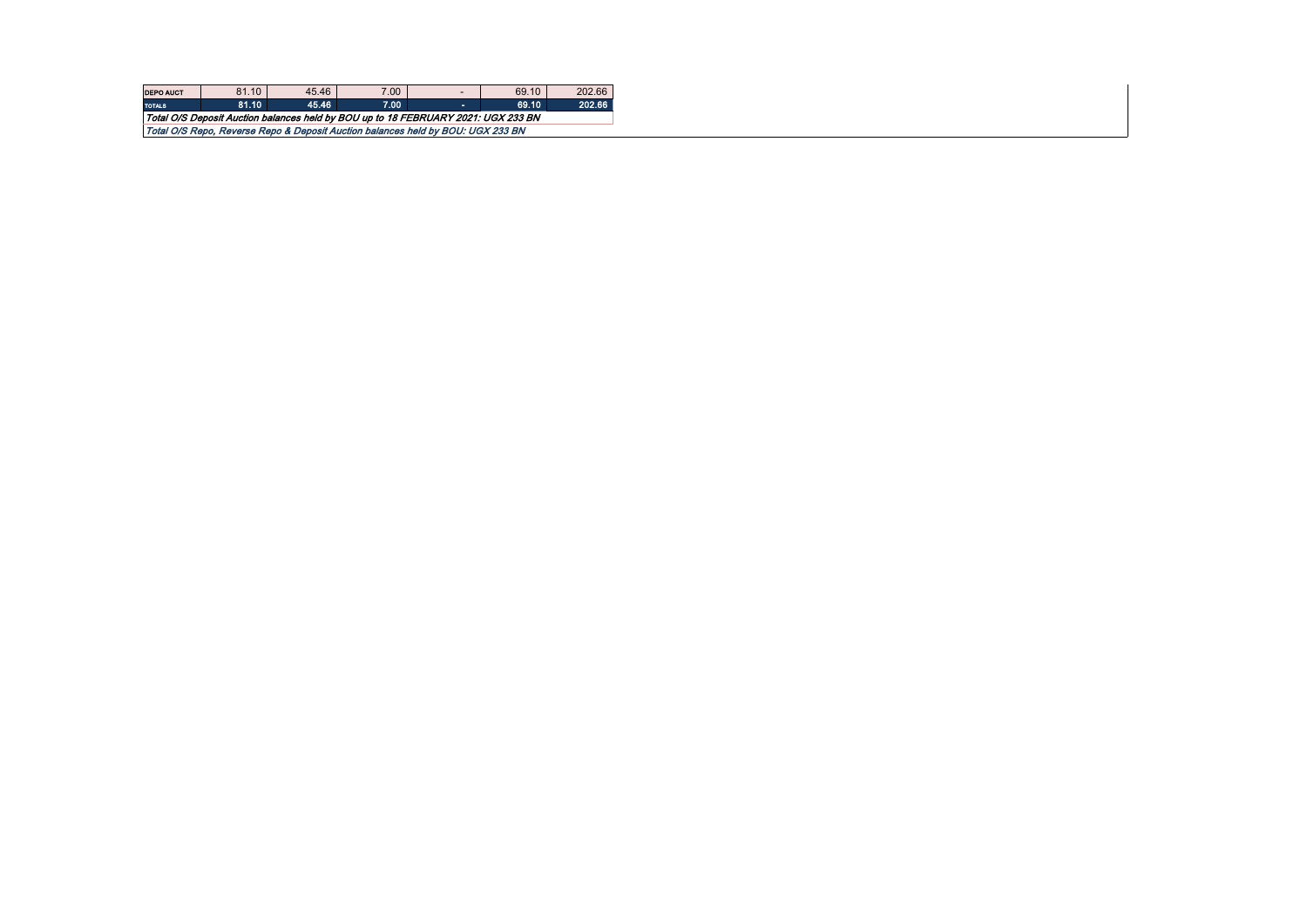|                 | (Ei) STOCK OF TREASURY SECURITIES                                                     |                                     |                  |                 | Eii)                                           |                           | <b>MONETARY POLICY MARKET OPERATIONS</b>                                                     |            |              |              |  |
|-----------------|---------------------------------------------------------------------------------------|-------------------------------------|------------------|-----------------|------------------------------------------------|---------------------------|----------------------------------------------------------------------------------------------|------------|--------------|--------------|--|
|                 |                                                                                       | LAST TBIILS ISSUE DATE: 15-JAN-2021 |                  |                 | (VERTICAL REPOS, REV-REPOS & DEPOSIT AUCTIONS) |                           |                                                                                              |            |              |              |  |
|                 | On-the-run O/S T-BILL STOCKs (Billions-UGX)                                           |                                     | 5 977 534        | 19/01/2021      | <b>OMO</b>                                     | <b>ISSUE DATE</b>         | <b>AMOUNT</b>                                                                                | <b>WAR</b> | <b>RANGE</b> | <b>TENOR</b> |  |
|                 | On-the-run O/S T-BONDSTOCKs(Billions-UGX)                                             |                                     | 17.131.733       | 19/01/2021 DAUT |                                                | $23-Nov$ -                | 385.50                                                                                       | 7.000      |              |              |  |
|                 | TOTAL TBILL & TBOND STOCK- UGX                                                        |                                     | 23,109.268       |                 | REPO                                           | 25-Nov -                  | 309.00                                                                                       | 7.000      |              |              |  |
| O/S=Outstanding |                                                                                       |                                     |                  |                 | <b>REPO</b>                                    | 26-Nov -                  | 1,396.00                                                                                     | 7.000      |              |              |  |
| <b>MATURITY</b> | <b>TOTAL STOCK</b>                                                                    | <b>YTM (%)</b>                      | <b>CHANGE IN</b> |                 | DAUT                                           | 26-Nov -                  | 80.17                                                                                        | 7.557      |              | 56           |  |
|                 | (BN UQX)                                                                              | AT CUT OFF*                         | YTM (+/-)        |                 | <b>DAUT</b>                                    | 26-Nov -                  | 80.17                                                                                        | 7.557      |              | 56           |  |
| 91              | 98.07                                                                                 | 8.713                               | 0.214            |                 | <b>REVREPO</b>                                 | 01-Dec                    | 282.00                                                                                       | 7.000      |              |              |  |
| 182             | 489.91                                                                                | 10.996                              | 0.096            |                 | <b>REVREPO</b>                                 | 02-Dec                    | 165.00                                                                                       | 7.000      |              |              |  |
| 364             | 5,389.55                                                                              | 14.350                              | 0.350            |                 | <b>REPO</b>                                    | $03$ -Dec $\vert$ -       | 810.00                                                                                       | 7.000      |              |              |  |
| 2YR *10         | $\sim$                                                                                | 15.250                              | 0.700            |                 | <b>DAUT</b>                                    | $03$ -Dec $\vert$ -       | 49.97                                                                                        | 7.254      |              | 28           |  |
| 3YR *6          |                                                                                       | 15.500                              | 0.500            |                 | DAUT                                           | $03$ -Dec $-$             | 44.94                                                                                        | 7.503      |              | 56           |  |
| 5YR *2          | 2.131.05                                                                              | 16.500                              | 1.600            |                 | <b>REPO</b>                                    | $10$ -Dec $\vert \cdot$   | 439.00                                                                                       | 7.000      |              |              |  |
| 10YR *3         | 8.432.21                                                                              | 16.000                              | 1.505            |                 | DAUT                                           | $10$ -Dec $-$             | 45.94                                                                                        | 7.340      |              | 28           |  |
| 15YR            | 5.942.63                                                                              | 15.300                              | 0.300            |                 | <b>DAUT</b>                                    | $10$ -Dec $\cdot$         | 6.92                                                                                         | 7.503      |              | 56           |  |
|                 | Cut OFF is the lowest price/ highest yield that satisfies the auction awarded amount. |                                     |                  |                 | <b>REVREPO</b>                                 | 15-Dec                    | 558.00                                                                                       | 7.000      |              |              |  |
|                 |                                                                                       |                                     |                  |                 | <b>REPO</b>                                    | $21$ -Dec $\vert$ -       | 348.50                                                                                       | 7.000      |              |              |  |
|                 |                                                                                       |                                     |                  |                 | <b>REPO</b>                                    | 24-Dec -                  | 350.00                                                                                       | 7.000      |              |              |  |
|                 |                                                                                       |                                     |                  |                 | <b>DAUT</b>                                    | $24$ -Dec $\vert$ -       | 68.31                                                                                        | 7.590      |              | 56           |  |
|                 |                                                                                       |                                     |                  |                 | <b>REVREPO</b>                                 | 28-Dec                    | 963.00                                                                                       | 7.000      |              |              |  |
|                 |                                                                                       |                                     |                  |                 | <b>REVREPO</b>                                 | 31-Dec                    | 384.00                                                                                       | 7.000      |              |              |  |
|                 | 497.00<br><b>REPO</b><br>7.000<br>$12$ -Jan $-$                                       |                                     |                  |                 |                                                |                           |                                                                                              |            |              |              |  |
|                 |                                                                                       |                                     |                  |                 |                                                | WAR-Weighted Average Rate |                                                                                              |            |              |              |  |
| Η.              |                                                                                       |                                     |                  |                 |                                                |                           | DAILY SECONDARY MARKET QUOTES (On-the-run GOVERNMENT TREASURY SECURITIES -End of Day Quotes) |            |              |              |  |

|                      |                |           |                  | <b>T-BILLS</b> | <b>TBONDS</b>  |        |                |        |                |        |                |        |                |        |                |       |
|----------------------|----------------|-----------|------------------|----------------|----------------|--------|----------------|--------|----------------|--------|----------------|--------|----------------|--------|----------------|-------|
| <b>TENOR</b>         |                | 91 DR     | <b>182 DR</b>    |                | 364 DR         |        | 2YR YTM        |        | 3YR YTM        |        | 5YR YTM        |        | 10YR YTM       |        | 15YR YTM       |       |
| <b>COUPON</b>        |                | 0.000%    |                  | 0.000%         | 0.000%         |        | 11.000%        |        | 14.000%        |        | 16.625%        |        | 17.000%        |        | 14.25%         |       |
| <b>MATURITY DATE</b> |                | 16-Apr-21 |                  | 16-Jul-21      | 14-Jan-22      |        | 13-Apr-23      |        | 18-Jan-24      |        | 27-Aug-26      |        | 03-Apr-31      |        | 22-Jun-34      |       |
|                      | <b>BID/ASK</b> |           | <b>BID/ASK</b>   |                | <b>BID/ASK</b> |        | <b>BID/ASK</b> |        | <b>BID/ASK</b> |        | <b>BID/ASK</b> |        | <b>BID/ASK</b> |        | <b>BID/ASK</b> |       |
| <b>DFCU</b>          | 8.20           | 8.10      | 9.60             | 9.50           | 11.60          | 11.50  | 15.00          | 14.90  | 15.05          | 14.95  | 16.00          | 15.90  | 16.50          | 16.40  | 16.50          | 16.40 |
| <b>ABSA</b>          | 8.50           | 8.09      | 11.25            | 11.15          | 14.25          | 14.15  | 16.00          | 15.90  | 16.25          | 16.15  | 16.50          | 16.40  | 16.25          | 16.15  | 16.35          | 16.25 |
| CRDU                 | 8.50           | 8.40      | 11.00            | 10.90          | 14.25          | 14.15  | 16.00          | 15.90  | 16.25          | 16.15  | 16.55          | 16.45  | 16.30          | 16.20  | 16.45          | 16.35 |
| <b>HFBU</b>          | 9.00           | 8.90      | 10.90            | 9.90           | 14.05          | 13.95  | 16.00          | 15.90  | 16.00          | 15.90  | 16.50          | 16.40  | 16.30          | 16.20  | 16.40          | 16.30 |
| <b>SCBU</b>          | 8.75           | 8.65      | 11.50            | 11.40          | 14.50          | 14.40  | 16.05          | 15.95  | 16.25          | 16.15  | 16.50          | 16.40  | 16.25          | 16.15  | 16.50          | 16.40 |
| <b>STBB</b>          | 10.00          | 9.90      | 11.95            | 11.85          | 14.50          | 14.40  | 16.00          | 15.90  | 16.20          | 16.10  | 16.50          | 16.40  | 16.50          | 16.40  | 16.75          | 16.65 |
| <b>RODA</b>          | 8.50           | 8.40      | 11.30            | 11.20          | 14.37          | 14.27  | 16.15          | 16.05  | 16.35          | 16.25  | 16.60          | 16.50  | 16.60          | 16.50  | 16.75          | 16.65 |
| Av. Bid              |                | 8.78      | 11.07            |                | 13.93          |        | 15.89          |        | 16.05          |        | 16.45          |        | 16.39          |        | 16.53          |       |
| Av. Ask              | 8.63           |           | 10.84            |                | 13.83          |        | 15.79          |        | 15.95          |        | 16.35          |        | 16.29          |        | 16.43          |       |
| <b>Sec Mkt Yield</b> | 8.706          |           | 10.957<br>13,881 |                |                | 15.836 |                | 16.000 |                | 16.400 |                | 16.336 |                | 16.479 |                |       |
| BestBid              | 10.00          |           |                  | 11.95<br>14.50 |                |        | 16.15          |        | 16.35          |        | 16.60          |        | 16.60          |        | 16.75          |       |
| BestAsk              | 8.09           |           |                  | 9.50           | 11.50          |        | 14.90          |        | 14.95          |        | 15.90          |        | 16.15          |        | 16.25          |       |

 **Daily Secondary Market for Government Securities Report for 18th January 2021**

 Secondary market activity increased on the day with volumes rising to **UG 134.2BN** from the previous business day's volume of **UGX 25.2BN**.

 Offshores investors were active in the market exchanging a total of **UGX 27.8BN** amongst themselves in twenty one transactions.

 January secondary market cumulative volume stands at **UGX 1,209.5BN** (December 2020 total volume was **UGX 1,417.6BN).**